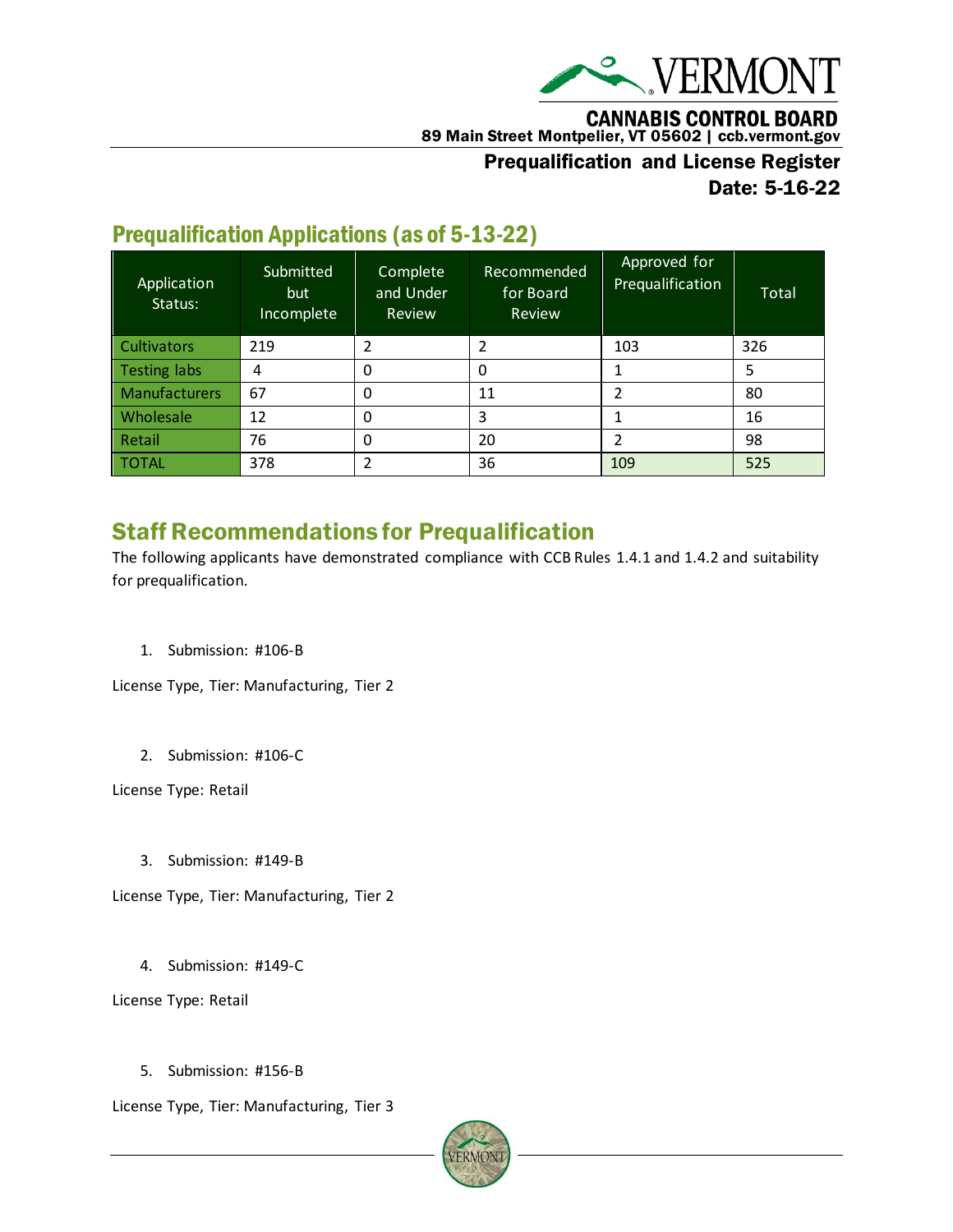

6. Submission: #156-C

License Type: Wholesale

7. Submission: #6-B

License Type: Retail

- 8. Submission: #155
- License Type, Tier: Manufacturing, Tier 2
	- 9. Submission: #39
- License Type: Retail
	- 10. Submission: #538
- License Type: Retail
	- 11. Submission: #55
- License Type: Retail
	- 12. Submission: #74
- License Type: Tier: Manufacturing, Tier 2
	- 13. Submission: #142
- License Type: Wholesale
	- 14. Submission: #142-B

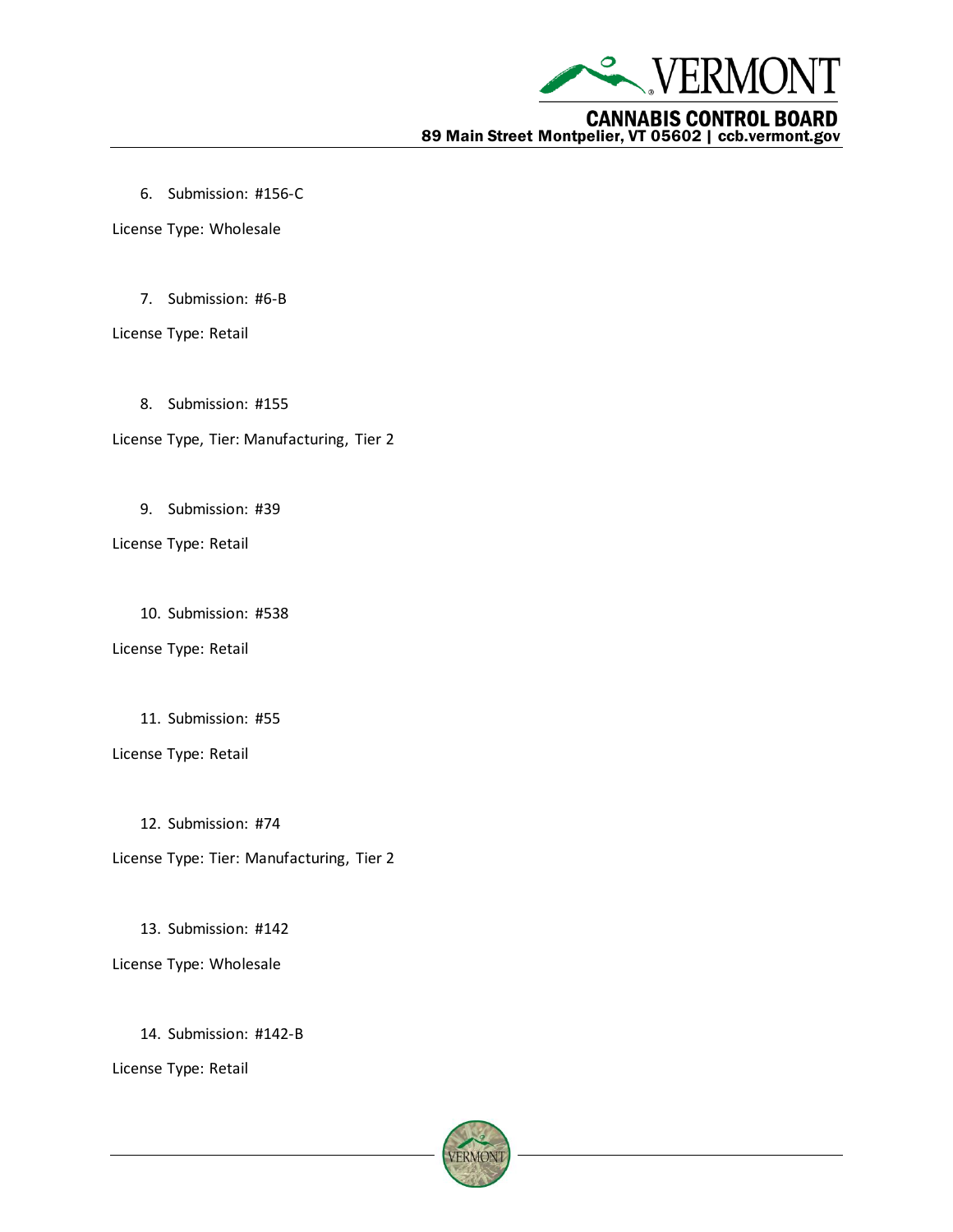

15. Submission: #238

License Type: Retail

16. Submission: #469

License Type, Tier: Manufacturing, Tier 2

17. Submission: #290

License Type: Retail

18. Submission: #169-B

License Type, Tier: Manufacturing, Tier 2

19. Submission: #1-B

License Type, Tier: Manufacturing, Tier 2

20. Submission: #269

License Type: Retail

21. Submission: #302

License Type: Wholesale

22. Submission: #319

License Type, Tier: Manufacturing, Tier 2

23. Submission: #320

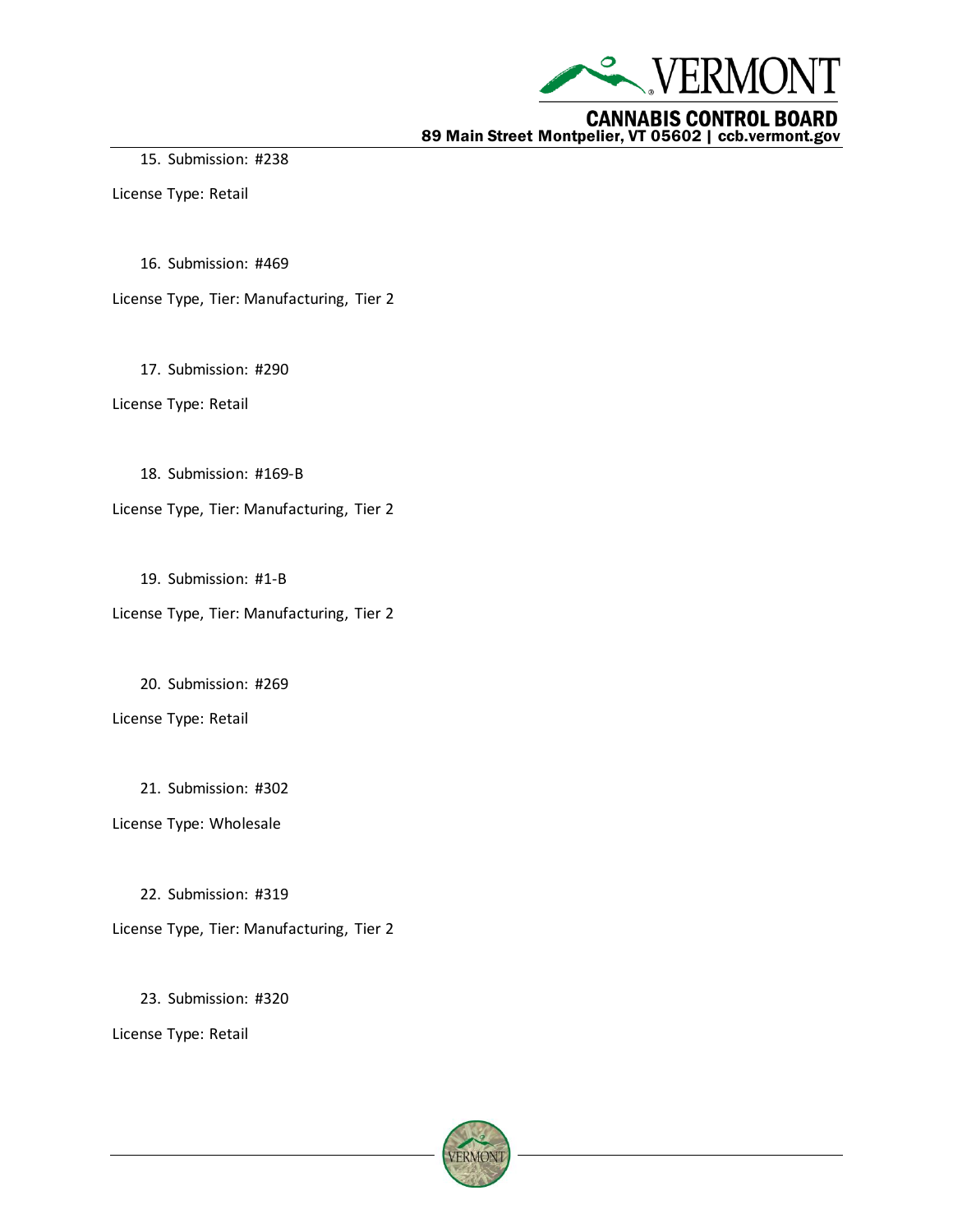

24. Submission: #322

License Type: Retail

25. Submission: #26-B

License Type: Retail

26. Submission: #291

License Type, Tier: Manufacturing, Tier 3

27. Submission: #291-B

License Type: Retail

28. Submission: #281-B

License Type: Retail

29. Submission: #490

License Type, Tier: Manufacturing, Tier 2

30. Submission: #505

License Type: Retail

31. Submission: #35

License Type: Retail

32. Submission: #75

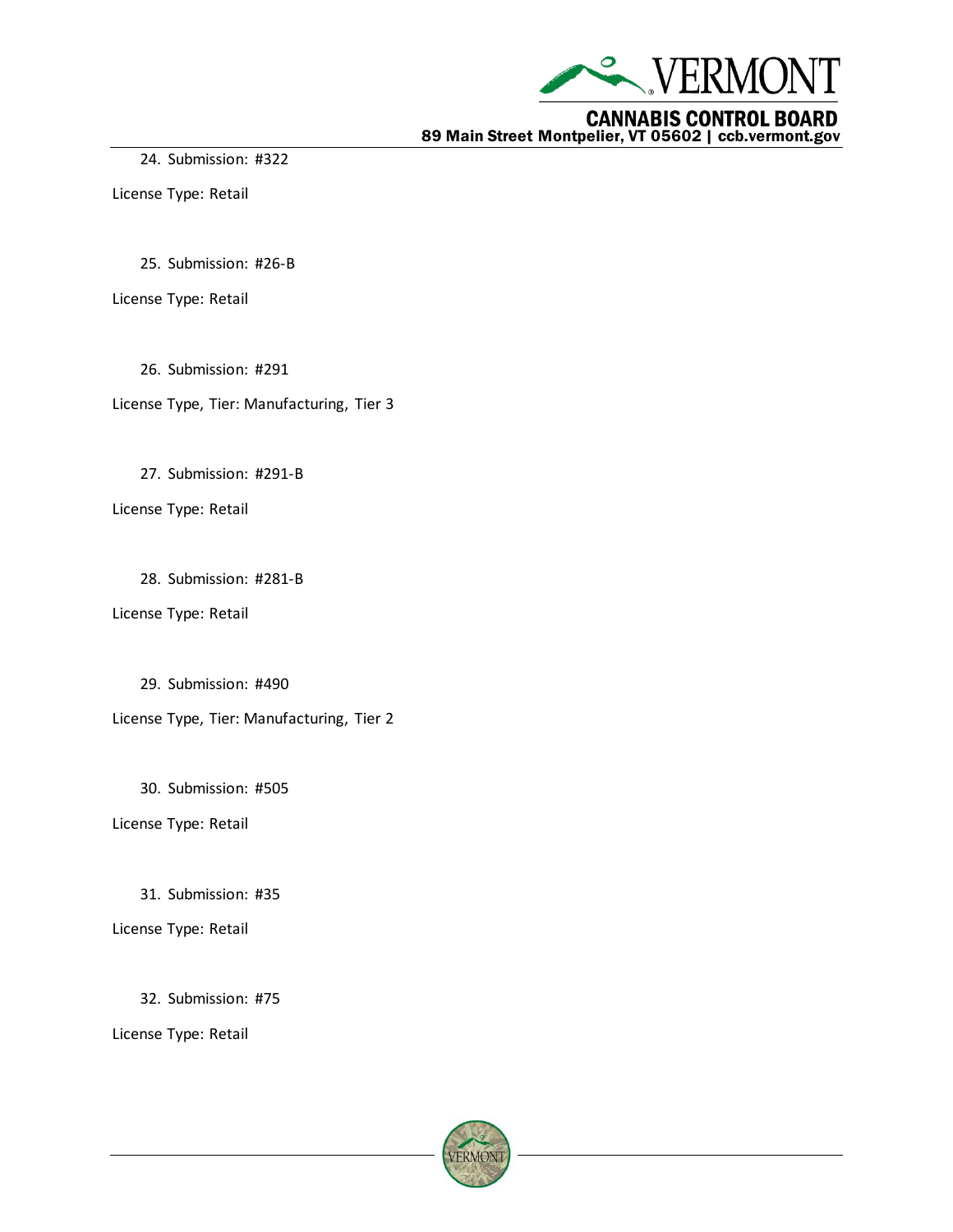

33. Submission #312

License Type, Tier: Mixed Use, Tier 1

34. Submission: #350

License Type, Tier: Outdoor, Tier 1

35. Submission: #369

License Type: Retail

36. Submission: #253

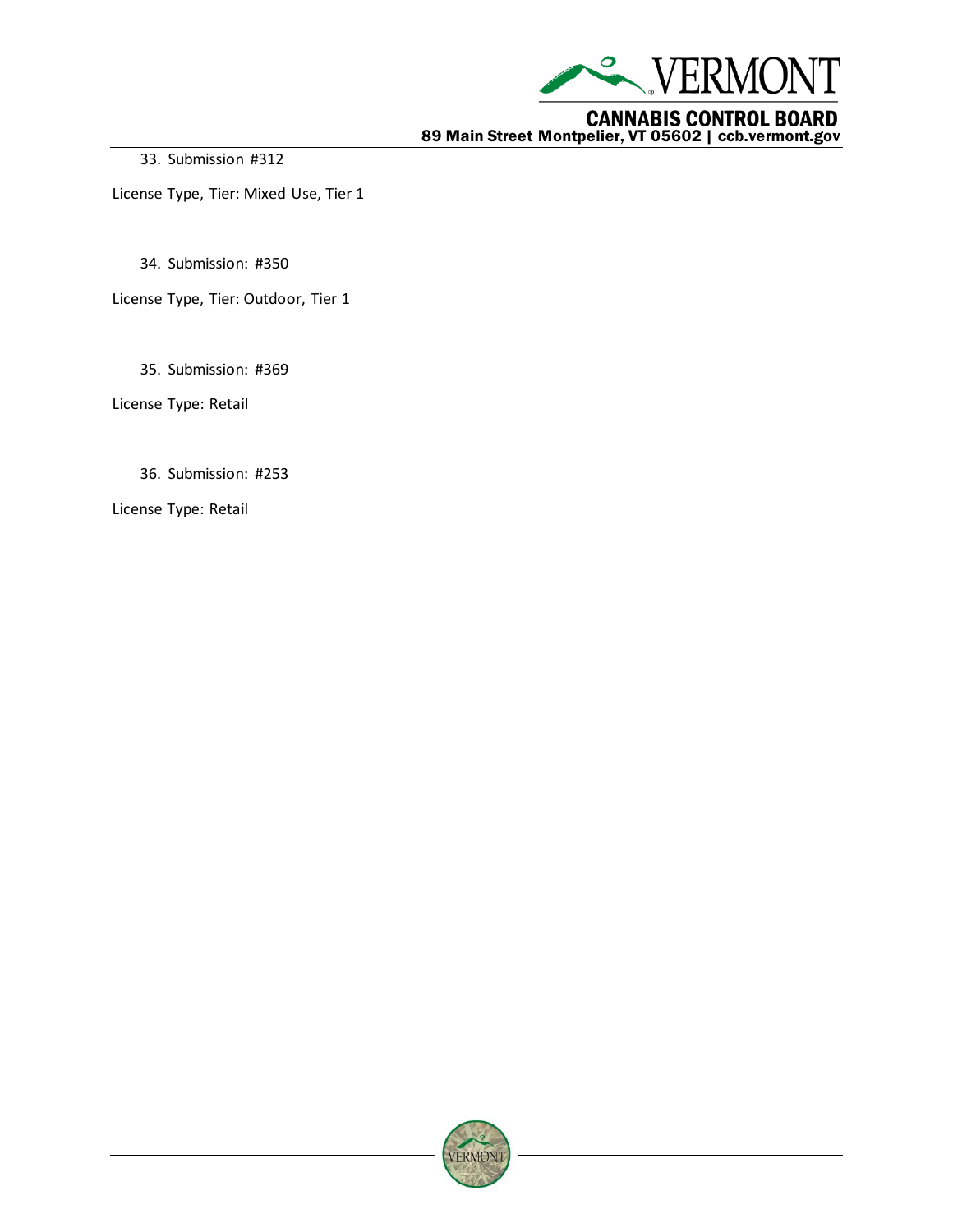

#### **CANNABIS CONTROL BOARD**

89 Main Street Montpelier, VT 05602 | ccb.vermont.gov

## License Applications (as of 5-13-22)

| <b>Application Status:</b> | Submitted      | Received       | Under<br>Review | Incomplete     | Pending<br><b>Board Review</b> | Total          |
|----------------------------|----------------|----------------|-----------------|----------------|--------------------------------|----------------|
| Outdoor and                | 47             | 49             | $\mathbf 0$     | 17             | $\Omega$                       | 113            |
| Mixed: Cultivator          |                |                |                 |                |                                |                |
| Tiers 1 and 2              |                |                |                 |                |                                |                |
| <b>Indoor: Cultivator</b>  | 13             | 21             | $\overline{2}$  | 9              | $\mathbf{1}$                   | 46             |
| Tiers 1 and 2              |                |                |                 |                |                                |                |
| Outdoor and                | 6              | 6              | $\mathbf 0$     | $\mathbf 0$    | $\Omega$                       | 12             |
| Mixed: Cultivator          |                |                |                 |                |                                |                |
| Tiers 3 and up             |                |                |                 |                |                                |                |
| <b>Indoor: Cultivator</b>  | $\overline{2}$ | 4              | $\mathbf 0$     | $\overline{2}$ | $\mathbf 0$                    | 8              |
| Tiers 3 and up             |                |                |                 |                |                                |                |
| <b>Testing</b>             | $\mathbf 0$    | $\mathbf{1}$   | $\mathbf 0$     | $\mathbf 0$    | $\mathbf 0$                    | $\mathbf{1}$   |
| Laboratories               |                |                |                 |                |                                |                |
| Manufacturer Tier          | $\mathbf 0$    | $\mathbf 0$    | $\mathbf 0$     | $\mathbf 0$    | $\mathbf 0$                    | $\mathbf 0$    |
| 1                          |                |                |                 |                |                                |                |
| Manufacturer Tier          | $\mathbf 0$    | $\mathbf 0$    | $\mathbf 0$     | $\mathbf 0$    | $\mathbf 0$                    | $\mathbf 0$    |
| $\overline{2}$             | $\mathbf 0$    |                | $\mathbf 0$     | $\overline{0}$ | $\mathbf 0$                    | $\mathbf 0$    |
| Manufacturer Tier<br>3     |                | $\mathbf 0$    |                 |                |                                |                |
| Wholesale                  | $\mathbf 0$    | $\mathbf 0$    | $\mathbf 0$     | $\overline{0}$ | $\mathbf 0$                    | $\mathbf 0$    |
|                            |                |                |                 |                |                                |                |
| Retail                     | $\mathbf 0$    | $\mathbf 0$    | $\mathbf 0$     | $\mathbf 0$    | $\mathbf 0$                    | $\mathbf 0$    |
| Integrated                 | $\mathbf 0$    | $\overline{2}$ | $\mathbf 0$     | $\mathbf 0$    | $\mathbf 0$                    | $\overline{2}$ |
| <b>TOTAL</b>               | 68             | 83             | $\overline{2}$  | 28             | $\mathbf{1}$                   | 182            |

#### Staff Recommendation for a Cannabis Establishment License

The following applicant has demonstrated compliance with CCB Rules 1.4 and 1.5 and suitability for licensure.

1. Business Name: Rutland Craft Cannabis LTD CO.

License Type: Indoor Tier 1 Small Cultivator

Location: Brandon

Priority status: Social Equity

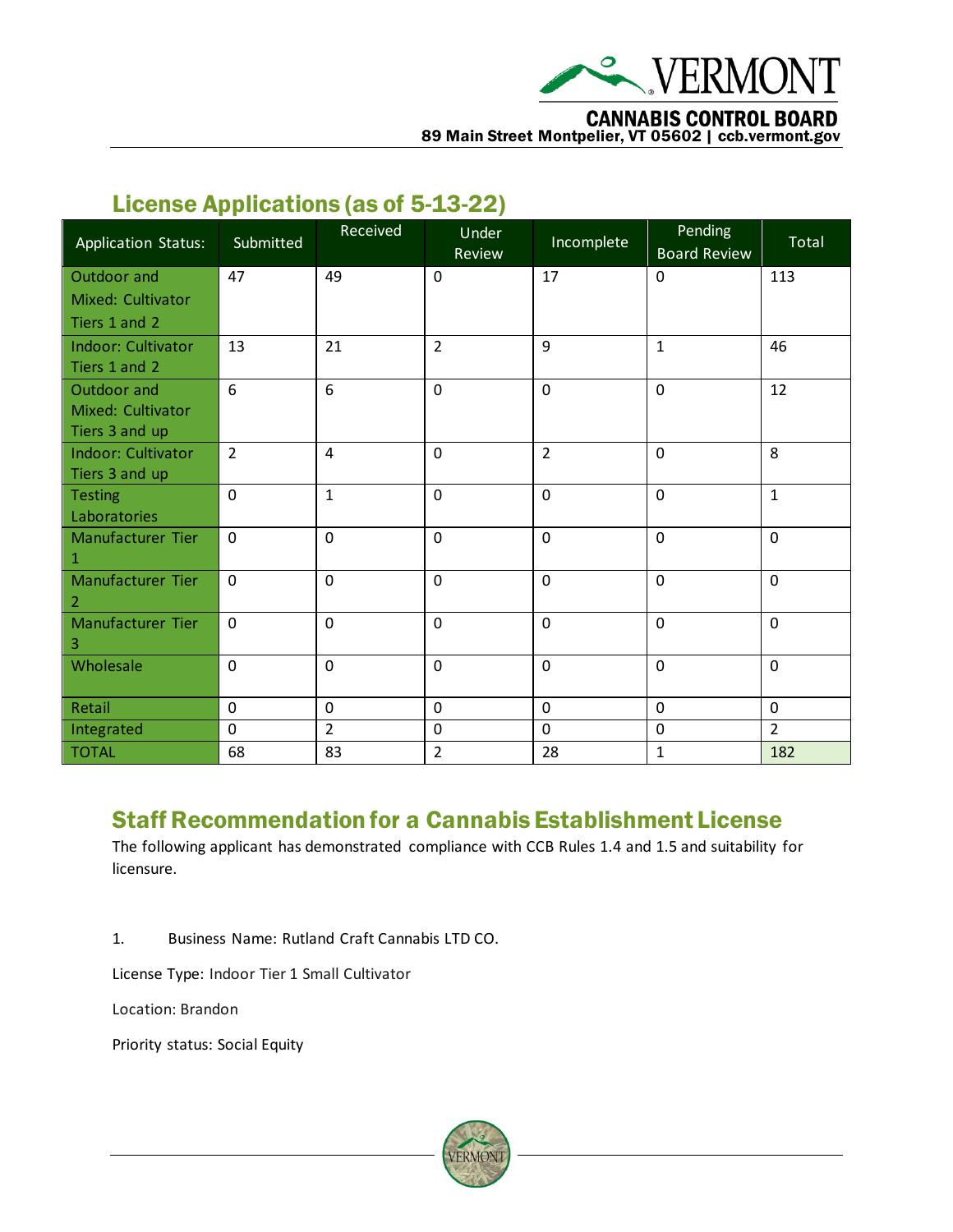

# Social Equity License Applications (as of 5-13-22)

| Application<br>Status: | Submitted | Received | Under Review | lncomplete ' | Pending<br><b>Board Review</b> | <b>Total</b> |
|------------------------|-----------|----------|--------------|--------------|--------------------------------|--------------|
| Social Equity          |           |          |              | 29           | --                             | 43           |

# Staff Recommendations for Social Equity Status

1. Submission: # S-000000594

License Type: Mixed Cultivator Tier 1

Staff recommend this applicant for social equity status, as applicant meets the criteria for socially disadvantaged individual as defined in Board Rule 1.1.3(q).